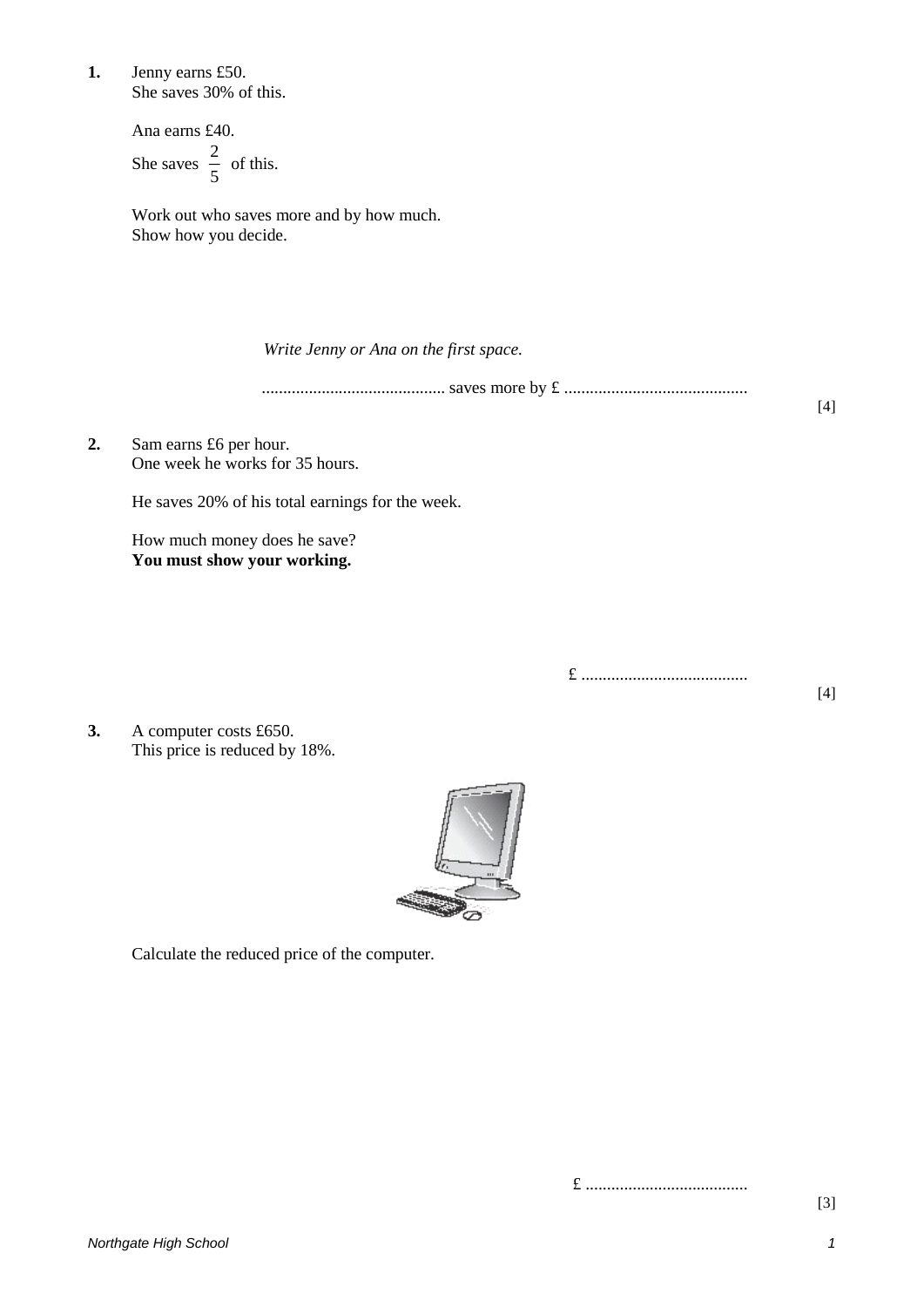**4.** In a Science test the pass mark is 70%. Geoff scores 86 marks out of a total of 120.

> Does he pass? Show how you decide.

(Write *Yes* or *No* in the first space below)

| 5. | At the start of 2006 the population of a town was 127 320. | [2] |
|----|------------------------------------------------------------|-----|

The population is increasing by 14% each year.

Assuming this growth rate continues, what will the population be at the start of 2010?

........................................ [3]

**6.** Bob, Carl and Peter share a flat. The rent for the flat is £725.

> Bob pays 42% of the rent. Carl pays  $\frac{6}{10}$  of the rent. 3

Peter pays the rest. How much does Peter pay?

£ .....................................

[4]

**7.** The price of a TV is reduced by £63 from £450.

Calculate the percentage reduction.

....................................%

[2]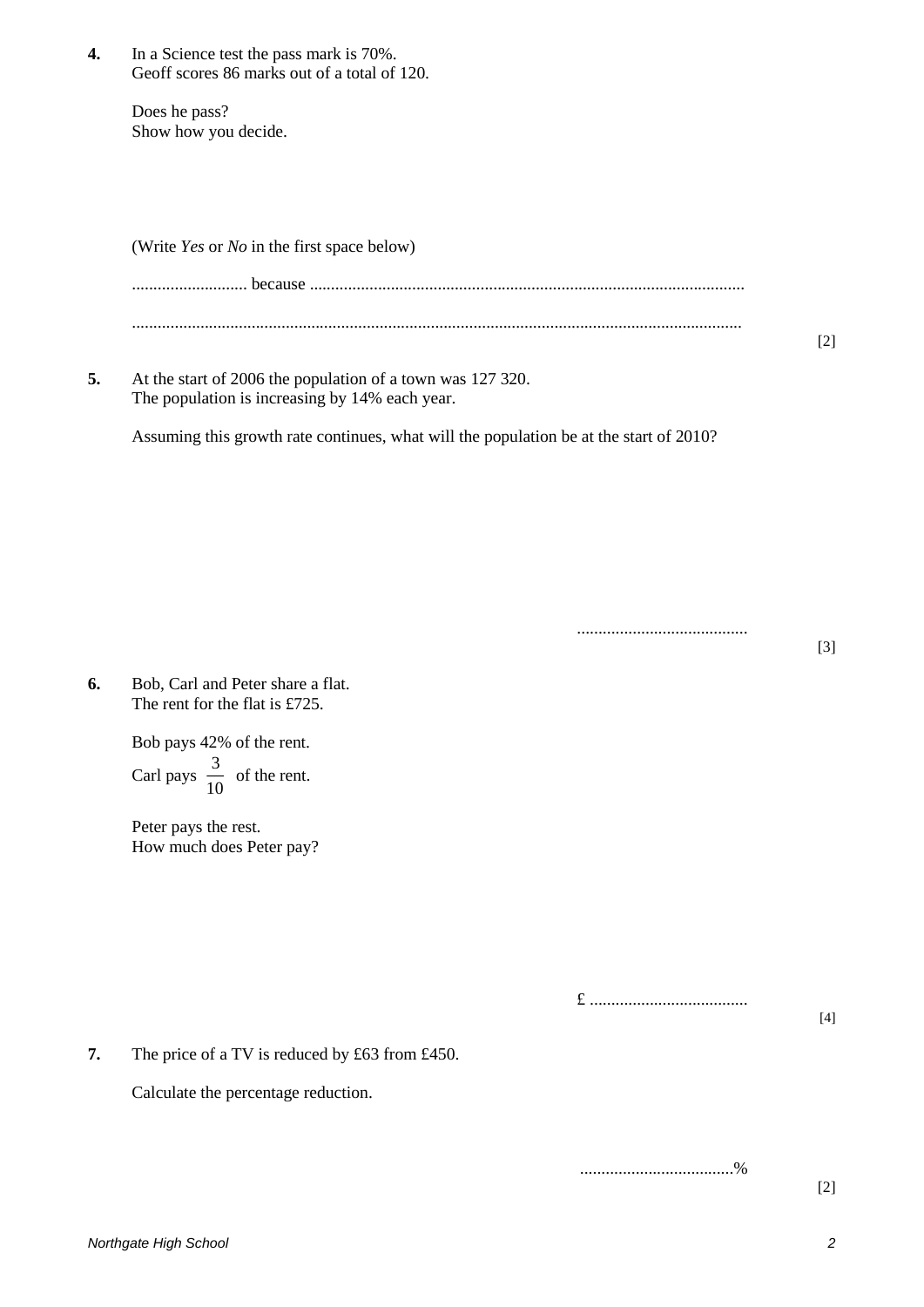**8.** A digital television costs £850. The price is reduced by 8%.

Calculate the reduced price.

£ ......................................

[3]

[3]

[3]

**9.** A garage displays this sign.

**Sale** 15% off all car prices

(a) The original price of one car is £8640.

Calculate its sale price.

£ .......................................

(b) Hidetoshi sees this sign on a different car at the garage.

was £12 800 now reduced by £2000

Does the offer on this car match the 15% sale at the garage?

.....................................................................................................................................

**10.** The price of a coat is reduced by 20% in a sale. The sale price is £72.

What was the **original** price of the coat?

£ ........................................

*Northgate High School 3*